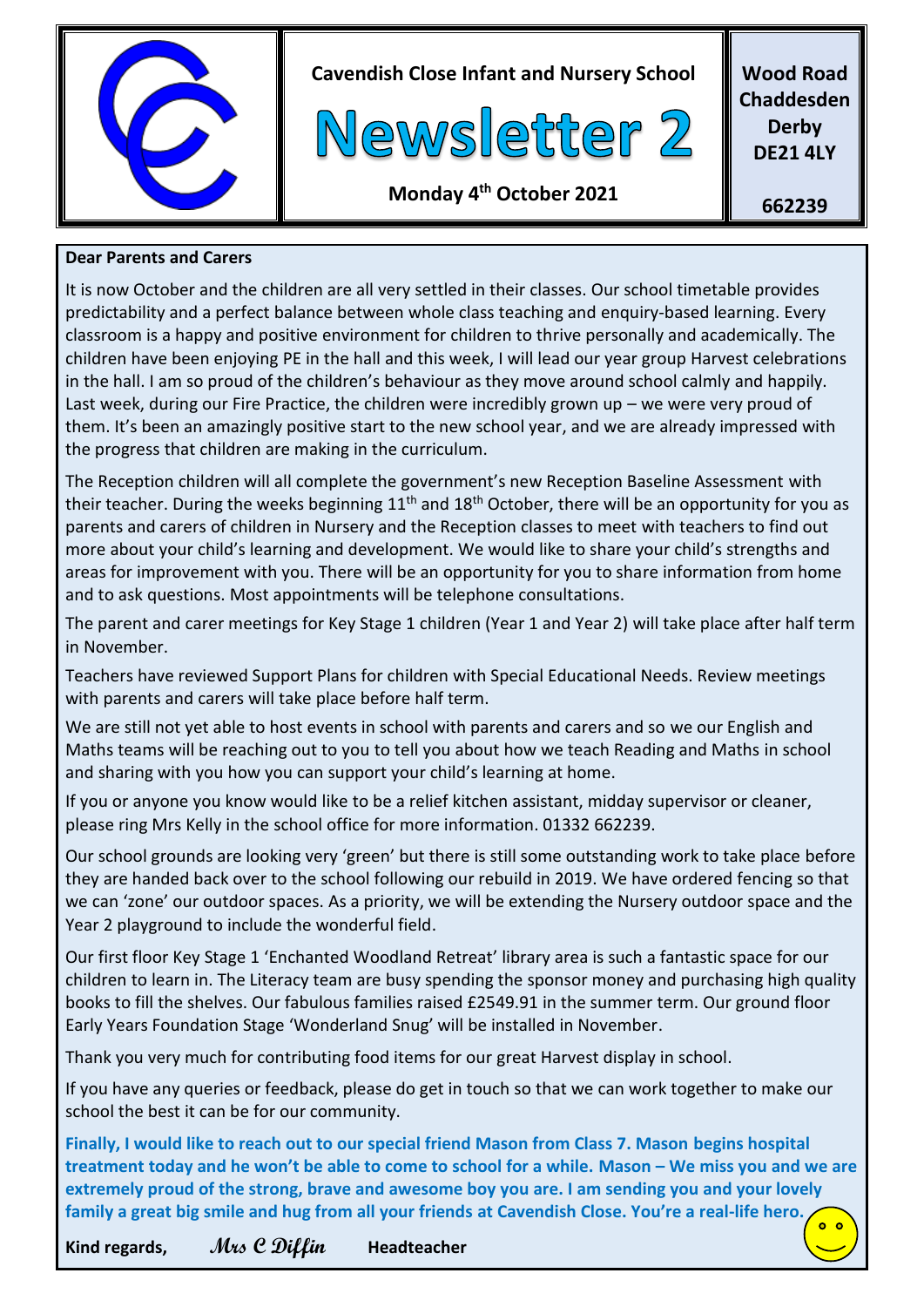### **Our School STAR Expectations**

**Our School Ethos (Part 2)**



**Our children are all STARS. Together, every day, we reach got the stars. Together, we can all shine.**

#### **At our school…**

We expect the adults in our school to...

- $\checkmark$  Have high expectations
- $\checkmark$  Be effective communicators
- $\checkmark$  Build strong relationships
- $\checkmark$  Connect to children's lives and interests
- $\checkmark$  Make every child feel valued
- $\checkmark$  Model self-awareness and self-regulation
- $\checkmark$  Be calm and patient
- $\checkmark$  Be positive and consistent
- $\checkmark$  Be nurturing and encouraging
- $\checkmark$  Be empathetic and responsive
- Model our STAR Expectations, our Behaviour Values, and our Learning Values.

**We will alert you if a member of your child's class tests positive for Coronavirus and your child may have been a close contact. We will ask you to do the right thing for Derby by taking the steps listed below**:

- Visit the [Government](https://www.gov.uk/get-coronavirus-test) website or call 119 to get a free PCR test whether your child has symptoms or not. You can book a test at a Local Testing Site or request a home testing kit.
- Isolate if anyone in your household develops symptoms or tests positive and inform the school. If you have to isolate, the Derby [Community](https://derby.gov.uk/coronavirus-covid19/financial-community-support-residents/track-trace-support-payments/) Hub can provide support.
- Get fully vaccinated as soon as you can if you are eligible. You can book your vaccination on the NHS [website](https://www.nhs.uk/conditions/coronavirus-covid-19/coronavirus-vaccination/book-coronavirus-vaccination/) or by calling 119.
- Keep washing your hands. At this time of year, common respiratory illnesses (coughs, colds and flu) are circulating and hand washing is a key way to stop these spreading.
- Consider limiting contact with people who are at [higher](https://www.nhs.uk/conditions/coronavirus-covid-19/people-at-higher-risk/) risk of serious illness from COVID-19.
- Try to meet people from outside your household outdoors rather than indoors.



#### **Keeping children Safe**

 The best interests of children continue to come first for the Safeguarding Team. We have many incredible packages of support in place that meet the needs of individual families.

#### **If anyone has a safeguarding concern about a child, they should act on it immediately.**

 Parents/Carers can email the Safeguarding team to make an enquiry, to ask for help or to report a concern: [safeguarding@cavclosei.derby.sch.uk](mailto:safeguarding@cavclosei.derby.sch.uk)

I am our Designated Safeguarding Lead. I oversee all communication with parents and provide advice and support to the Safeguarding Team as appropriate. Mrs Howett, Mrs Asghar, Mrs Vincett, Mrs Leadbeater and Mrs Dearie are our highly skilled and experienced Safeguarding Champions.

- Parents/Carers can ring Derby Children's Social Care directly 01332 641172 (Out of hours Careline 01332 786968).
- Parents/Carers can ring the NSPCC helpline 0808 800 5000.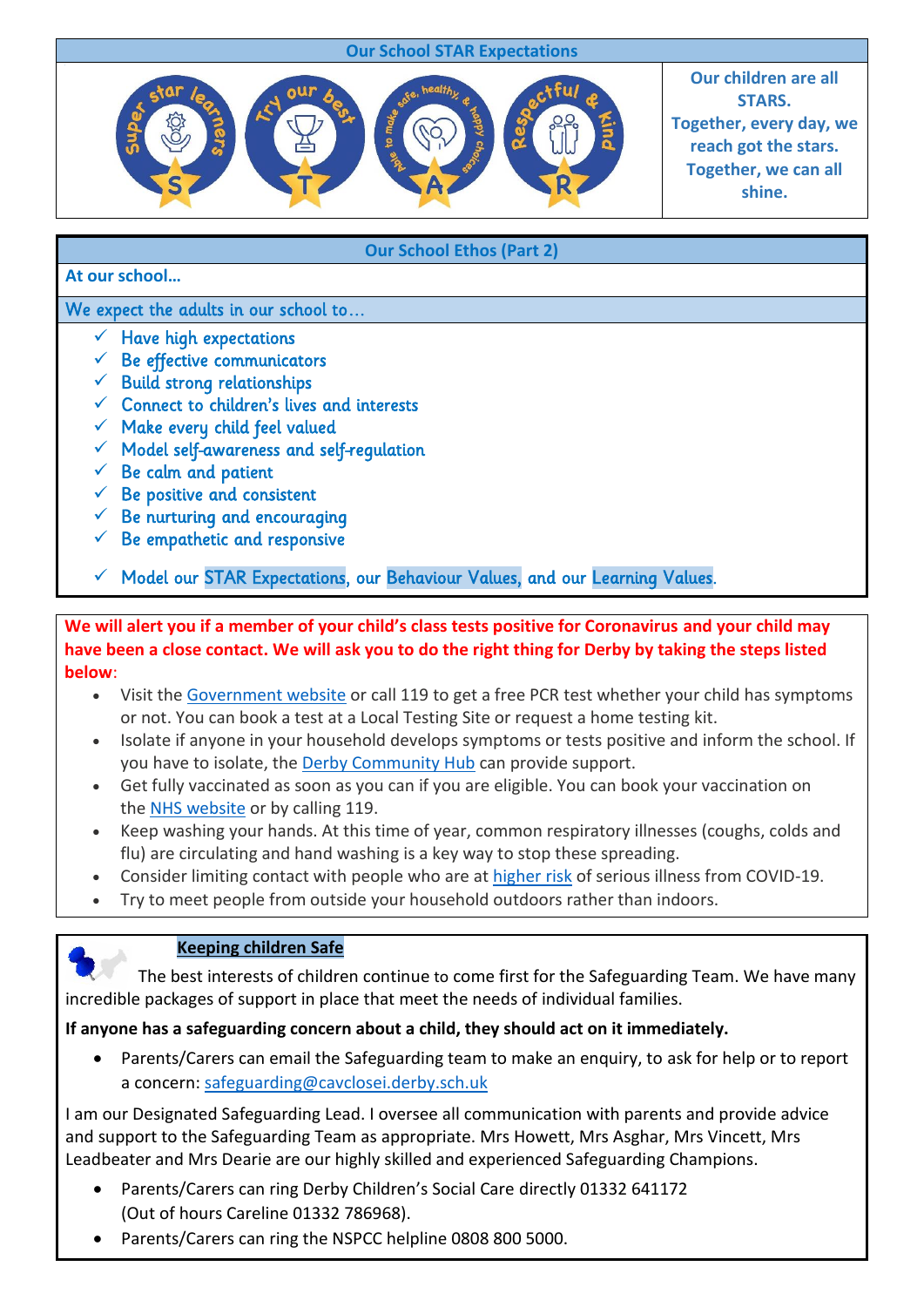#### **Curriculum**

 Each year group has their own exciting topic each half term. We would like to share with you what your children will be learning at school this half term. Today, we will also send you a plan so that you can see what your children will be learning in each subject this half-term.

| Nursery:       | <b>This is me! Families</b>              |
|----------------|------------------------------------------|
| Reception:     | What makes me me?                        |
| Year 1:        | <b>What makes our world wonderful?</b>   |
| <u>Year</u> 2: | <b>Real life heroes and emergencies?</b> |



#### **School meals**

We encourage as many children as possible to have a 'free' school dinner. Our meals are made on site by our catering team. You can access our menu so that you and your child know what to expect for dinner every day. Our [menu](file:///C:/Users/carrie.manners/Downloads/Menu-03.09.21-onwards-1.pdf) is based on our children's favourite and healthy meals. Children are well supported at dinner time. If there is a day where you know your child will not enjoy a school dinner, they can bring a healthy packed lunch and a drink.



#### **Site Safety**

Children are not allowed to ride bikes or scooters on school premises as it is just not safe.

Adults and children should stay on the paths as the grassy areas can be slippery and they are uneven underfoot in places.

With over 250 children coming to school every day, the paths are often busy. If we are all considerate and patient, then we can ensure that the start and end to each school day is safe, calm, and orderly. Mrs Leadbeater and Mrs Dearie are always outside and willing to help, receive feedback or answer questions. It would be really helpful if only one adult came on site to drop off or collect your child. Minimising numbers on site will again make our site safer for everyone. Parents and carers should not bring friends or extended family members on site unnecessarily.

At the end of the day, our secure line gates will not be opened until the Nursery children are ready to go home just before 2:50pm. Parents and carers should not come on site unnecessarily early.

We are a No Smoking Site and smoking and vaping is prohibited on site at all times.

 Dogs are not allowed on site at any time. Requests to bring assistance dogs on site will be considered by the headteacher.

 **Parents and carers are not allowed to drive or park on site**. Breakfast and After School Club parents and carers may drive and park on site if they observe the 5mph speed limit and use the parking bays at the back of the car park. Disabled bays are for blue badge holders only.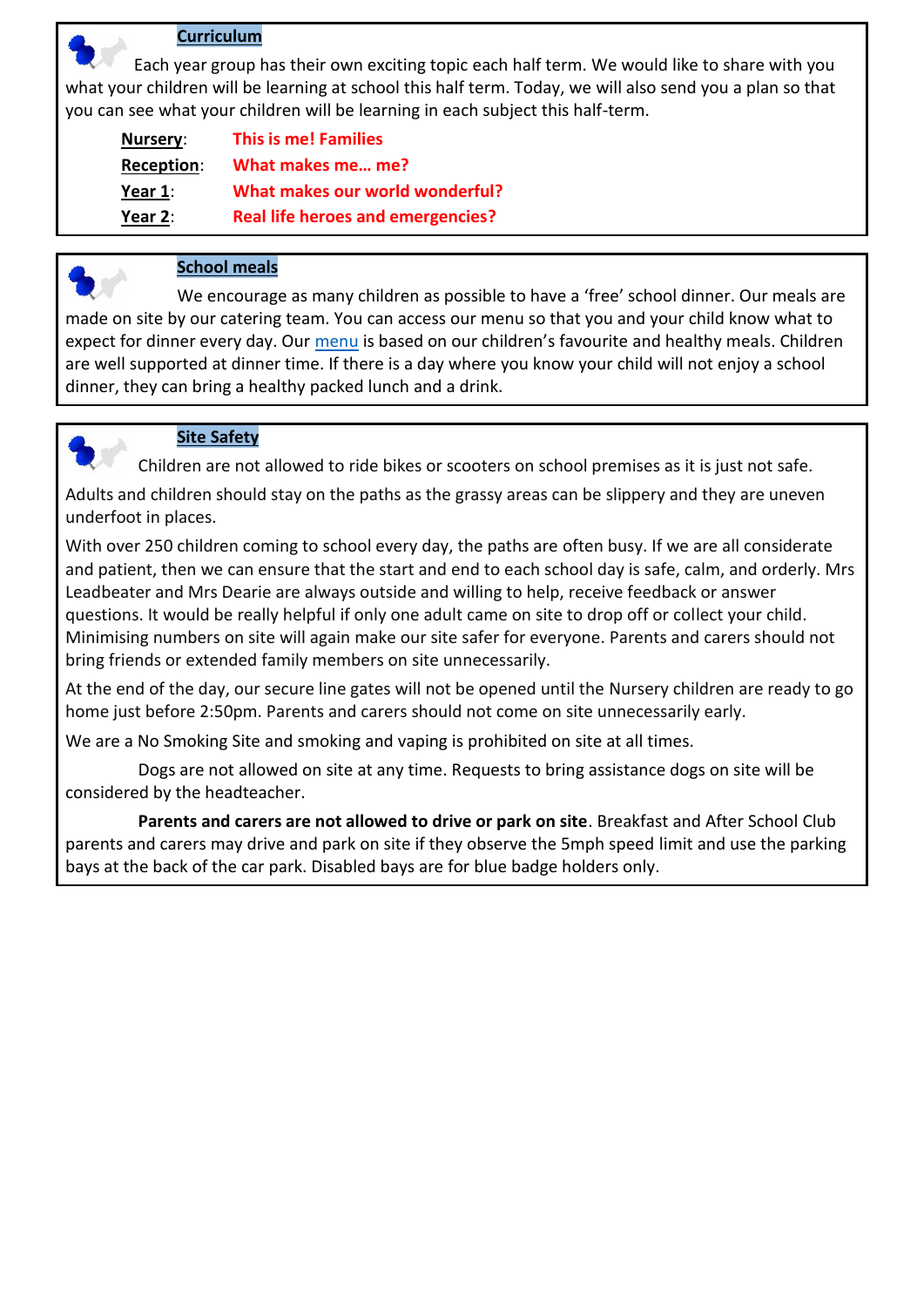#### **Safety on Wood Road**

 We are working in partnership with Derby City Council, our local ward councillors, and our safer neighbourhood policing team to make Wood Road safer at the start and the end of the school day. Please play your part and help to keep our school community safe.

- **Please drive slowly on Wood Road. Do not make a 'U-Turn' on Wood Road outside school – this is not safe or considerate. Do not stop in the middle of the road to drop off adults and children. Do not mount the kerbs to park on the pavements.**
- **Please park considerately away from school and walk. Do not park in front of the gates or on the zigzag lines. Do not park on corners, on pavements or blocking driveways. If you need to drive to school, then park safely and considerately away from school and walk.**
- **Please keep moving when walking and keep the paths clear. Do not gather or wait by the gates – this is not safe or helpful. This is not a safe meeting point.**
- **Please do not stand and smoke by the Wood Road gates. This is not the welcome we want for our families. Please be considerate.**

Derby City Council Public Protections Offers and members of our Safer Neighbourhood Policing Team are hoping to be able to visit us regularly so that we can challenge parents and carers who do not drive, park, or behave safely on Wood Road.

| <b>Early Years Foundation Stage</b> |                                                         |                             |
|-------------------------------------|---------------------------------------------------------|-----------------------------|
| <b>Nursery</b>                      |                                                         |                             |
| <b>Nursery</b>                      | Mrs Howett, Mrs Brown, Mrs Bonner, Mrs Bee, Mrs Roberts | Happy Hedgehogs             |
| <b>Reception</b>                    |                                                         |                             |
| Class 1                             | Mrs Carter, Mrs Gadsby                                  | Sociable Squirrels          |
| Class 2                             | <b>Miss Brown</b> , Miss Cunliffe                       | <b>Bold Butterflies</b>     |
| Class 3                             | Mrs Orme, Mrs Birkinshaw                                | <b>Curious Caterpillars</b> |

| <b>Key Stage 1</b> |                                         |                               |
|--------------------|-----------------------------------------|-------------------------------|
| Year 1             |                                         |                               |
| Class 4            | <b>Miss Doxey, Mrs Edwards</b>          | <b>Flexible Foxes</b>         |
| Class 5            | Mrs Merriman, Mrs Hemmings, Mrs Taylor  | <b>Determined Dragonflies</b> |
| Class 6            | <b>Miss Marley, Mrs Mills</b>           | <b>Respectful Robins</b>      |
| Year 2             |                                         |                               |
| Class <sub>7</sub> | Miss Luke, Mrs Redfern                  | <b>Brave Badgers</b>          |
| Class 8            | Mrs Asghar, Miss Flynn, Miss Richardson | <b>Resilient Rabbits</b>      |
| Class 9            | <b>Miss Harker, Miss Stafford</b>       | <b>Dynamic Deers</b>          |

*Mrs Roberts, Mrs Smalley, Mrs Leadbeater and Mrs Dearie will continue to support classes and children in all year groups.*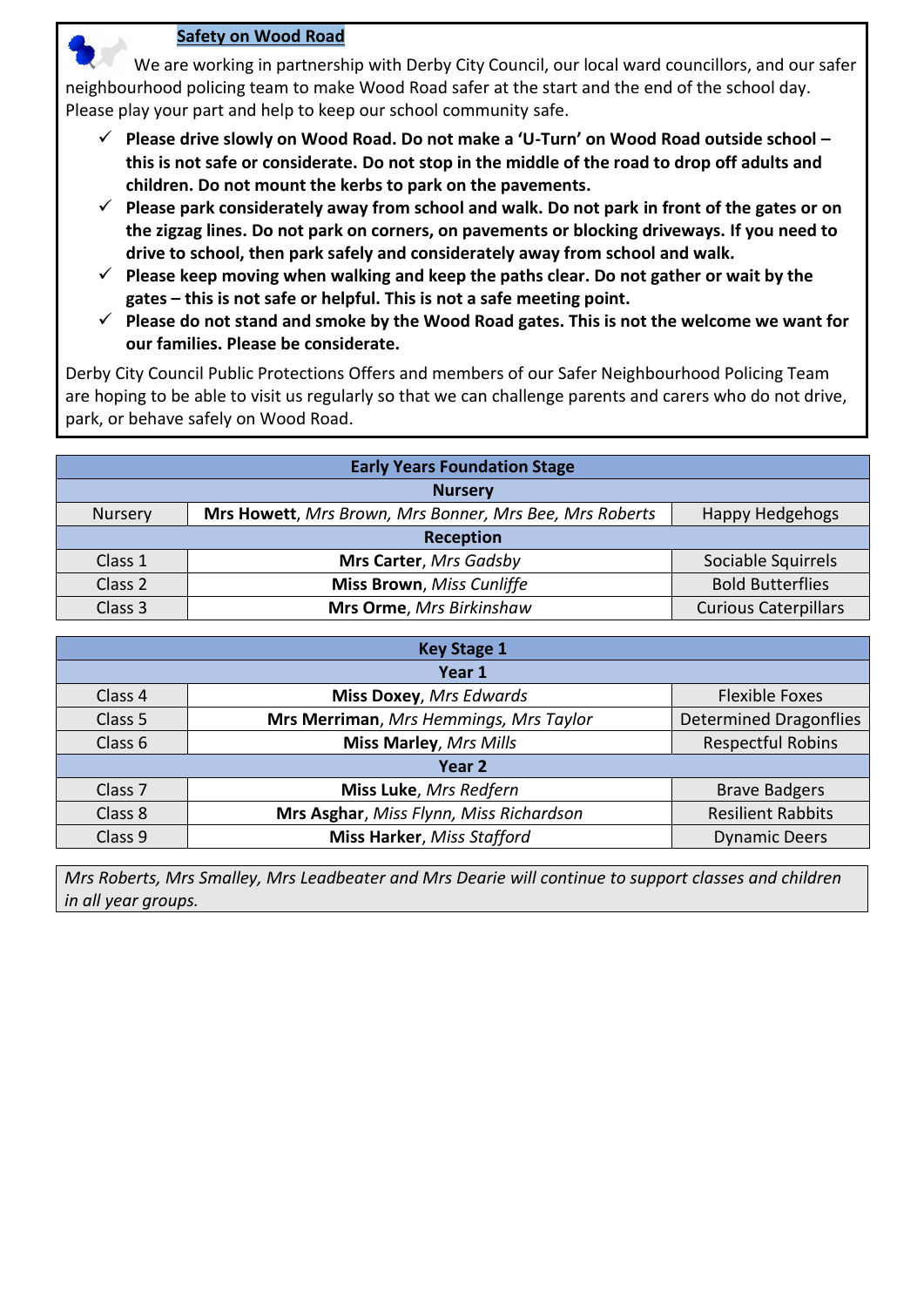| <b>Contacting School</b>                                    |                                                                                                       |
|-------------------------------------------------------------|-------------------------------------------------------------------------------------------------------|
| Telephone 01332 662239                                      |                                                                                                       |
|                                                             | Please share any queries or concerns with us so that we can work together to keep your children safe, |
|                                                             | happy, and learning at school. Feedback and suggestions are always welcome.                           |
| <b>Senior Leadership Team</b>                               | leadership@cavclosei.derby.sch.uk                                                                     |
|                                                             | (Mrs Diffin - Headteacher, Mrs Howett - Deputy Headteacher and Early Years Foundation Stage Leader,   |
| Mrs Asghar - Assistant Headteachers and Key Stage 1 Leader) |                                                                                                       |
| <b>School Office Team</b>                                   | admin@cavclosei.derby.sch.uk                                                                          |
| (Mrs Kelly, Mrs Manners and Mrs Gibson)                     |                                                                                                       |
| <b>Safeguarding Team</b>                                    | safeguarding@cavclosei.derby.sch.uk                                                                   |
|                                                             | (Mrs Diffin, Mrs Howett, Mrs Asghar, Mrs Vincett, Mrs Leadbeater, Mrs Dearie)                         |
| <b>Inclusion Leader</b>                                     | senco@cavclosei.derby.sch.uk                                                                          |
| (Mrs Vincett)                                               |                                                                                                       |
| <b>Year Group Class Teachers</b>                            |                                                                                                       |
| nursery@cavclosei.derby.sch.uk                              | (Mrs Howett)                                                                                          |
| reception@cavclosei.derby.sch.uk                            | (Mrs Carter, Miss Brown, Mrs Orme)                                                                    |
| year1@cavclosei.derby.sch.uk                                | (Miss Doxey, Mrs Merriman, Miss Marley)                                                               |
| year2@cavclosei.derby.sch.uk                                | (Mrs Luke, Mrs Asghar, Miss Harker)                                                                   |
| <b>Breakfast Club and After School Club</b>                 | clubs@cavclosei.derby.sch.uk                                                                          |
| (Mrs Roberts)                                               |                                                                                                       |

| In Nursery, we offer full time (30 hour) and part time (15 hour) places. |                     |                                          |                    |
|--------------------------------------------------------------------------|---------------------|------------------------------------------|--------------------|
| Part time places are offered at the beginning or the end of the week     |                     |                                          |                    |
| Beginning of the week: Monday and Tuesday (full                          |                     | End of the week: Wednesday afternoon and |                    |
| days) and Wednesday morning.                                             |                     | Thursday and Friday (full days).         |                    |
|                                                                          | <b>Door opens</b>   | Registration                             | <b>Home Time</b>   |
| <b>Nursery Full Days</b>                                                 | 8:45am              | 8:50am                                   | 2:50am             |
| <b>Wednesday Morning</b>                                                 | 8:45am              | 8:45am                                   | 11:45am            |
| <b>Half Day</b>                                                          |                     |                                          |                    |
| <b>Wednesday Afternoon</b>                                               | 12:10 <sub>pm</sub> | 12:10pm                                  | 3:10 <sub>pm</sub> |
| <b>Half Day</b>                                                          |                     |                                          |                    |

|           | Doors open | <b>Morning Register</b> | <b>Home Time</b>   |
|-----------|------------|-------------------------|--------------------|
| Reception | 8:50am     | 8:55am                  | $2:55$ pm          |
| Year 1    | 8:45am     | 9:00am                  | 3:00 <sub>pm</sub> |
| Year 2    | 8:45am     | 9:05am                  | 3:05 <sub>pm</sub> |

| <b>Breakfast Club</b>                                                                                    | From 7:45am  |  |
|----------------------------------------------------------------------------------------------------------|--------------|--|
| <b>After School Club</b>                                                                                 | Until 5:45pm |  |
| Mrs Roberts is our Breakfast and After School Club Leader. Miss Stafford is our After School Club Lead   |              |  |
| Teaching Assistant. If you need help with childcare before or after the school day, please enquire about |              |  |
| our fantastic provision. Clubs@cavclosei.derby.sch.uk                                                    |              |  |

We are currently planning curriculum clubs for after the school day. They will finish at 4:00pm. More information will be shared with parents and carers as planning progresses. We are hoping to start curriculum clubs after the October half term holiday.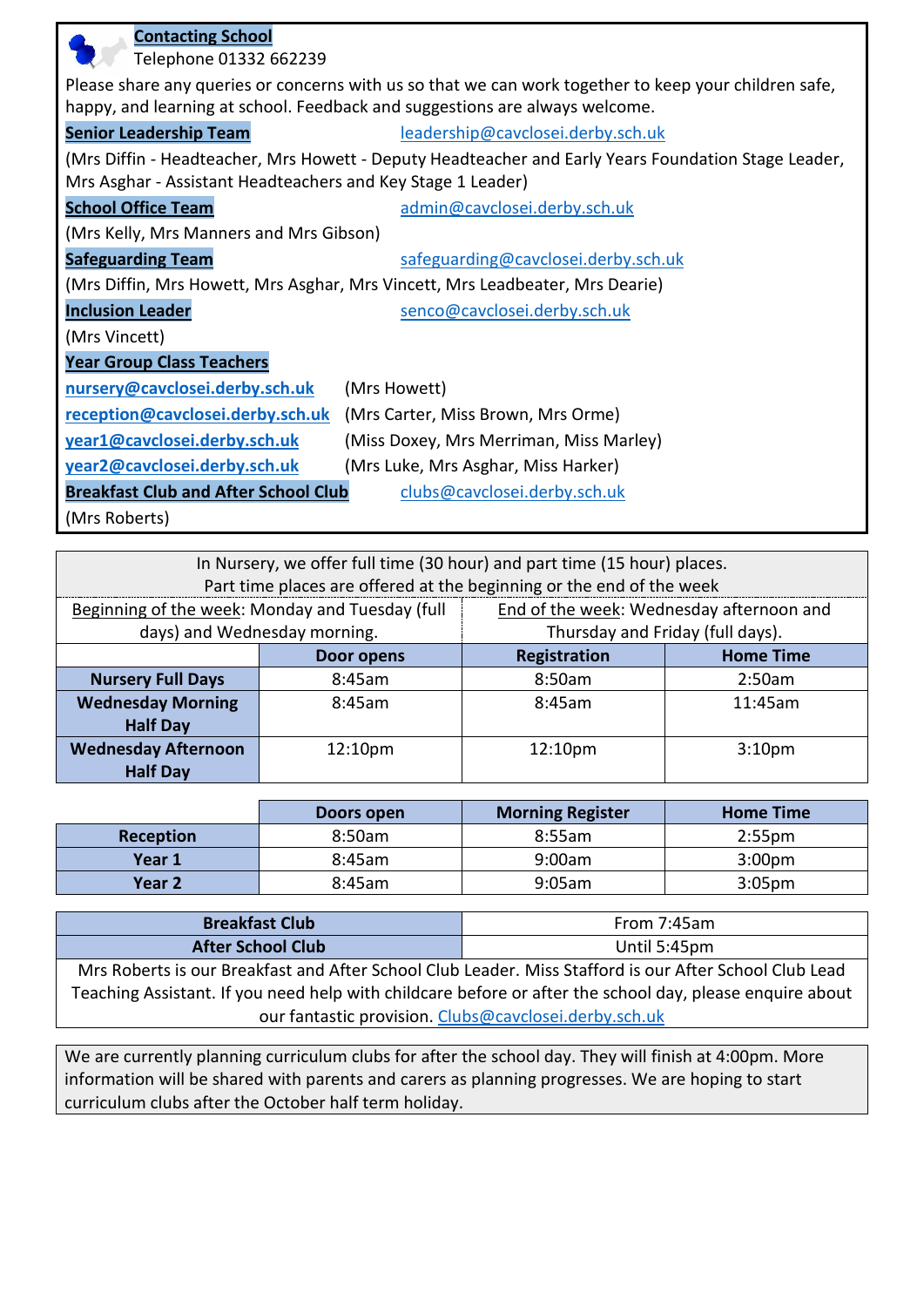| <b>Autumn Term 1</b><br>Thursday 2 <sup>nd</sup> September 2021 to Friday 22 <sup>nd</sup> October 2021 |                                                                                   |  |
|---------------------------------------------------------------------------------------------------------|-----------------------------------------------------------------------------------|--|
| Week beginning                                                                                          | Harvest celebration week: Children can bring a food donation to school            |  |
| Monday 4 <sup>th</sup> October                                                                          | for our Harvest display. Year group assemblies will take place in school.         |  |
|                                                                                                         | Book fair week: Parents and carers can send exact cash, a cheque or pay           |  |
|                                                                                                         | online for children's books.                                                      |  |
| Weeks beginning                                                                                         | Nursery and Reception Teachers will be meeting with all parents and               |  |
| Monday 11 <sup>th</sup> October and                                                                     | carers to discuss how children have settled and priorities for                    |  |
| Monday 18 <sup>th</sup> October                                                                         | development. Most meetings will be phone calls.                                   |  |
|                                                                                                         | Teachers from all year groups will be meeting with parents and carers of          |  |
|                                                                                                         | children with Special Educational Needs to share new Support Plan targets         |  |
|                                                                                                         | and provision. Most meetings will be phone calls.                                 |  |
| Friday 22 <sup>nd</sup> October                                                                         | 'Wear it Pink' day: Charity donations for Breast Cancer Now. Children can         |  |
|                                                                                                         | come to school in pink or red: Non-uniform day.                                   |  |
|                                                                                                         | <b>Autumn Term 2</b>                                                              |  |
|                                                                                                         | Monday 1 <sup>st</sup> November to Thursday 23 <sup>rd</sup> December 2021        |  |
| November                                                                                                | Year 2 children will be assessed using the statutory Phonics Screening<br>Check   |  |
| Friday 5 <sup>th</sup> November                                                                         | Nursery parents and carers can apply for places in Reception in September<br>2022 |  |
| Thursday 11 <sup>th</sup> November                                                                      | Remembrance Day: Reflection time at 11am                                          |  |
| Week beginning                                                                                          | Anti-bullying week: Children can come to school on Monday 15 <sup>th</sup>        |  |
| Monday 15 <sup>th</sup> November                                                                        | November wearing odd socks so we can celebrate what makes us all                  |  |
|                                                                                                         | unique                                                                            |  |
| Friday 19 <sup>th</sup> November                                                                        | Children in Need day: Charity donations for Children in Need. Marvellous          |  |
|                                                                                                         | Maths day. Non-uniform day.                                                       |  |
| Week beginning 29 <sup>th</sup>                                                                         | Creative Arts Week. We are hoping that the children will be able to enjoy         |  |
| November                                                                                                | a Cinderella pantomime on Friday 3rd December.                                    |  |
| Monday 29 <sup>th</sup> November                                                                        | The School Age Immunisation Team will be in school administering the              |  |
|                                                                                                         | Nasal Flu vaccination to Reception, Year 1, and Year 2 children where             |  |
|                                                                                                         | consent has been provided to the NHS                                              |  |
| Thursday 23 <sup>rd</sup> December                                                                      | INSET day 2: School is closed to children for staff training                      |  |
|                                                                                                         | Children will break up on Wednesday 22 <sup>nd</sup> December                     |  |
| <b>Spring Term 1</b><br>Monday 10 <sup>th</sup> January 2022 to Friday 18 <sup>th</sup> February 2022   |                                                                                   |  |
| Friday 18 <sup>th</sup> February                                                                        | INSET day 3: School is closed to children for staff training                      |  |
|                                                                                                         | Children will break up on Thursday 17 <sup>th</sup> February                      |  |
| <b>Spring Term 2</b>                                                                                    |                                                                                   |  |
|                                                                                                         | Monday 28 <sup>th</sup> February 2022 to Friday 8 <sup>th</sup> April 2022        |  |
| <b>Summer Term 1</b>                                                                                    |                                                                                   |  |
| Monday 25 <sup>th</sup> April 2022 to Friday 27 <sup>th</sup> May 2022                                  |                                                                                   |  |
| May                                                                                                     | Year 2 children will be assessed using the statutory National Curriculum          |  |
|                                                                                                         | tests                                                                             |  |
| Monday 2 <sup>nd</sup> May                                                                              | Bank Holiday: School is closed                                                    |  |
| Monday 23rd May                                                                                         | INSET day 4: School is closed to children for staff training                      |  |
|                                                                                                         | <b>Summer Term 2</b>                                                              |  |
| Monday 6 <sup>th</sup> June 2022 to Friday 22 <sup>nd</sup> July 2022                                   |                                                                                   |  |
| June                                                                                                    | Reception children will be assessed using the statutory Early Years               |  |
|                                                                                                         | <b>Foundation Stage Profile</b>                                                   |  |
| Week beginning                                                                                          | Year 1 children will be assessed using the statutory Phonics Screening            |  |
| Monday 6 <sup>th</sup> June                                                                             | Check. Year 2 children who did not pass in November will be retested.             |  |
| Monday 4 <sup>th</sup> July                                                                             | INSET day 5: School is closed to children for staff training                      |  |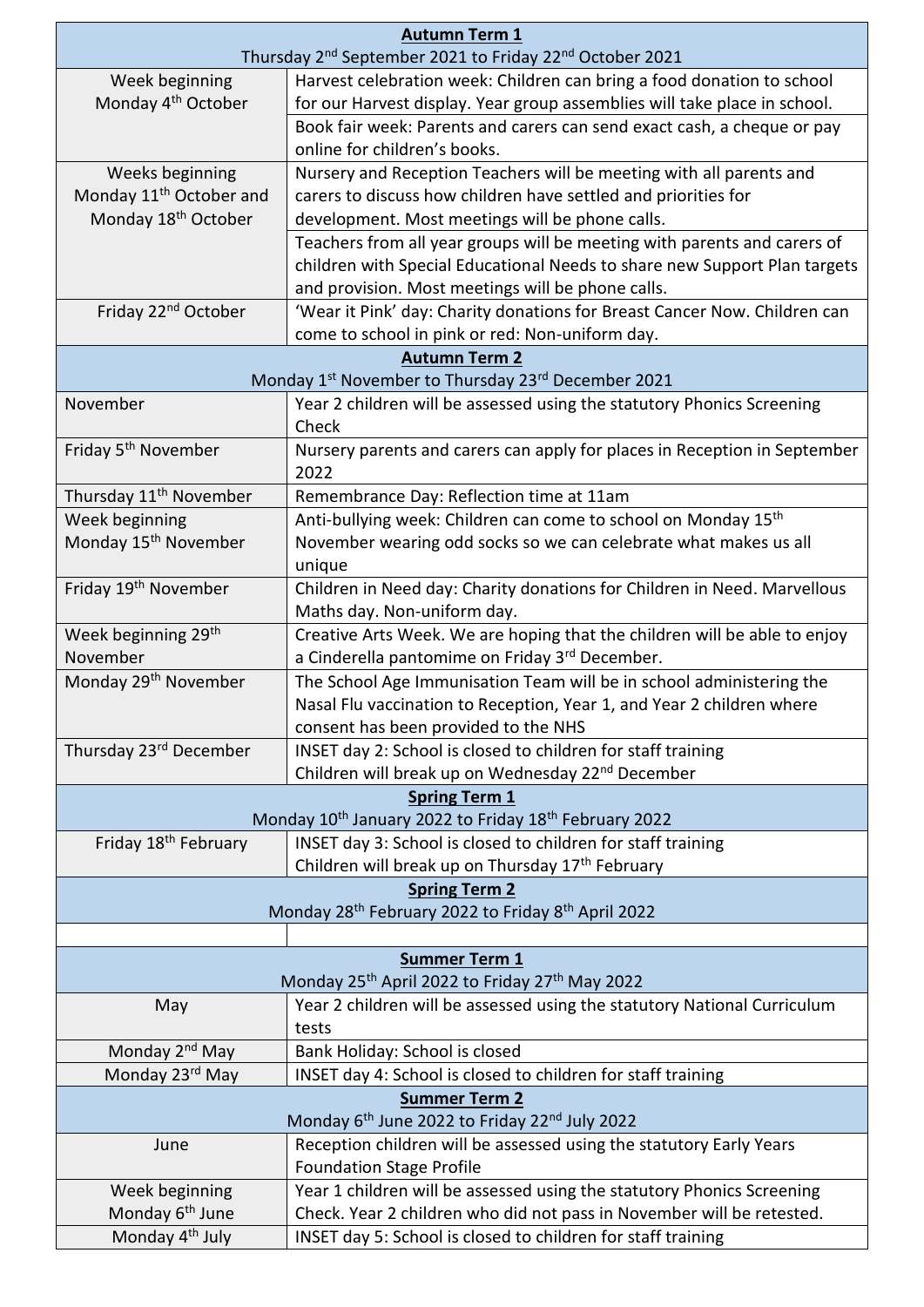# Dear Cavendish Close Children,



It's October now and we are in the season called Autumn. You need to wear a waterproof coat with a hood to school every day. You look so smart in your school uniform and sensible shoes.

It's 'Book Fair' in school this week and you might be able to buy a book for home. Please find time to enjoy reading at home every day. You are so clever at sounding out words and remembering tricky words.





Please have a school dinner with us on Thursday. It's a special meal day and there is a gift for every child. We have ordered ketchup!

Best wishes from Mrs Diffin x